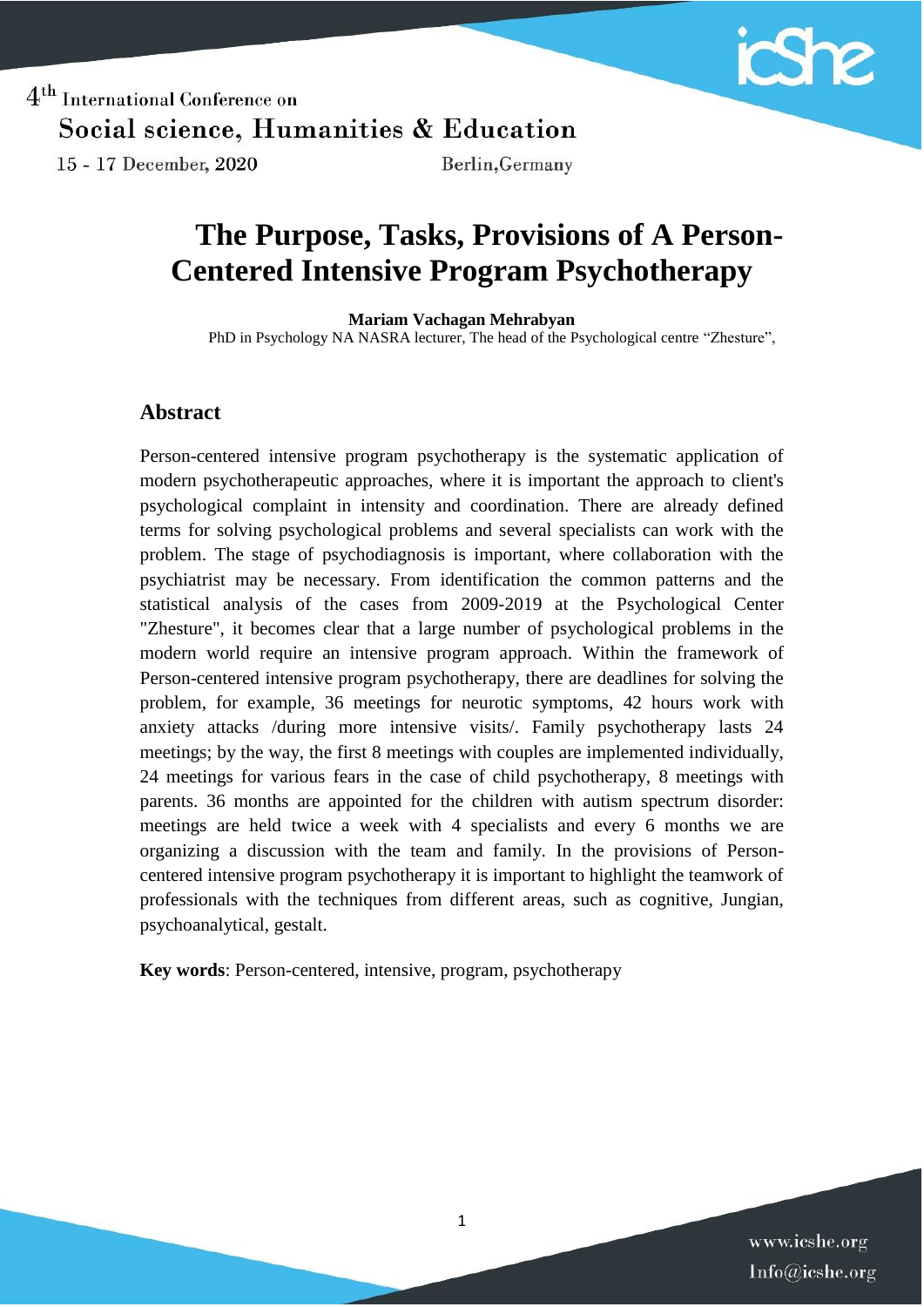

15 - 17 December, 2020

Berlin, Germany

### **Introduction**

In the modern world, a person is regularly subjected to stress (distress, eustress), which, due to the speed of the century, causes fatigue, high anxiety, depression, apathy and other mental conditions. From 2009-2019 Psychological Center "Zhesture" has been collecting customer preliminary data, analyzing individual cases, identifying common patterns, discussing new techniques, developing a new methodological approach.

### **Theoretical methodological basis**

The idea of Person-centered intensive program psychotherapy arose as a result of the techniques used during many practical psychotherapeutic works, the discussions of the specialists who used these techniques, and the supervision.

As it is already a pure truth that in case of different psychological problems different psychological areas are preferred<sup>1</sup>, and since psychological problems are often unclear, there is a need for the involvement of several specialists. Previously after completing the work there have been attempts to guide to another specialist or to apply the eclectic approach, when one specialist has used psychotherapeutic techniques of several areas, but our experience (2009-2019) has shown that the simultaneous involvement of specialists from different as well as related fields is much more effective than the classical approach. There is a demand for intensive program psychotherapy, where in many cases the client is perplexed, resisted, and distrustful about the long-term work in a number of classical psychotherapeutic areas.

The term "person-centered" differs substantially from the "client-centered" Rogerian term. Based on the client's resource-centered, psychotherapeutic, effective and useful techniques for personal growth, we have noticed the following patterns during the stages of our work:

An individual, a citizen, a person at any stage of socialization, with the relevant knowledge, abilities, skills, motivation, value system, personal resources, applies to a psychologist. Our work plan is as follows:

First stage: a telephone call, primary complaint

Second stage: visit, acquaintance, psycho-diagnosis

Third Stage: consultation on complaints and psychodiagnostic results

The fourth stage: psychotherapy.

 $\overline{\phantom{a}}$ 

Often with his own resources, the person does not go from the third stage, which is consultation to a fourth stage that is psychotherapy. It means he does not

 $1$  Cognitive psychotherapy for emotional, anxiety disorders, Jungian approach to traumas, gestalt for life scenarios, psychoanalysis for childhood problems, positive for psychosomatic manifestations and so on.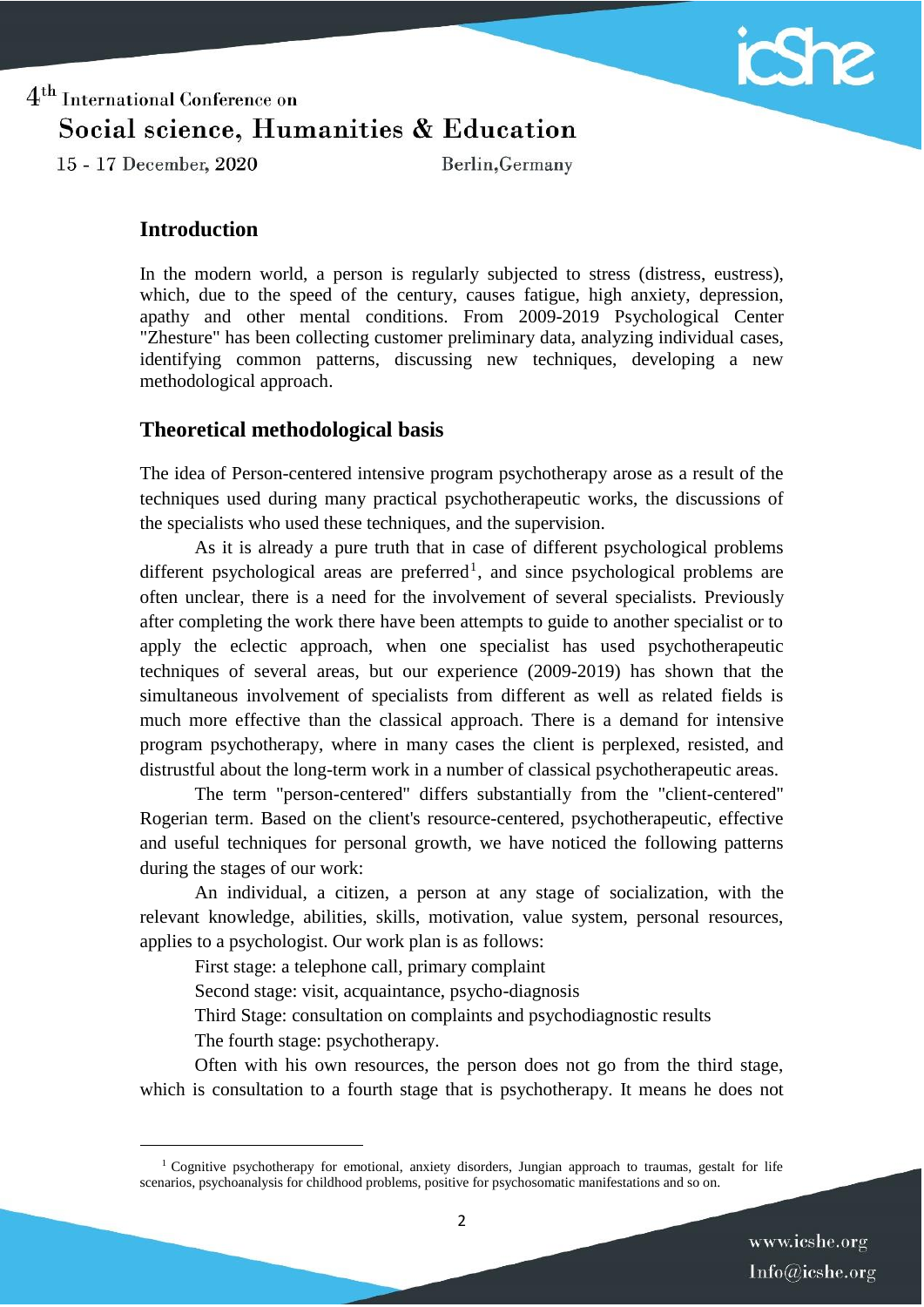

15 - 17 December, 2020

Berlin, Germany

become a "client". However, many cases (30%) are resolved during the consultation stage.

In the fourth stage, teamwork is based on a combination of several areas.

*Figure 1. Structure of Person-centered intensive program psychotherapy before psychotherapy*



The term "intensive"  $2$  is found in Fromm-Reichmann (1951) intensive psychotherapy, based on Freud's psychoanalytic and Sullivan's interpersonal psychotherapy (1953). Intensive psychotherapy during its many years of experience is known for its positive results in the clinic of neuroses as well as psychoses. It also works with the "client" who has emotional, psychosomatic, neurotic, psychotic manifestations.

In intensive psychotherapy, the psychotherapist achieves their goals in working with the client through insights, by the way of realizing the unconscious causes of psychological phenomena. The symptom is eliminated; the social life of the person is restored. The dynamics of the development of the client's problem is an important part of the process. Unlike other psychotherapeutic areas, intensive psychotherapy differs in principle from the formulation of the problem, which is also one of the principles of Person-centered intensive psychotherapy. That is, to formulate the problem in the context of its origin, dynamics and interpersonal relationships, to assess the degree of mental health of a person by:

- Realization of obvious interpersonal relationships
- How well a person controls their behavior in interpersonal relationships
- Reporting on internal psychological and emotional feelings;
- Identify their tendencies, inclinations, dreams,
- Analyze and generalize own experience.

 $\overline{\phantom{a}}$ 

<sup>&</sup>lt;sup>2</sup> The term "intensive" used by us is based on the non-harm principle and from the point of view of theoretical methodological analysis means an intensive approach to a person's psychological problem. Intensive - fast, not hasty, accurate, concrete, clear approach to solving a person's psychological problem.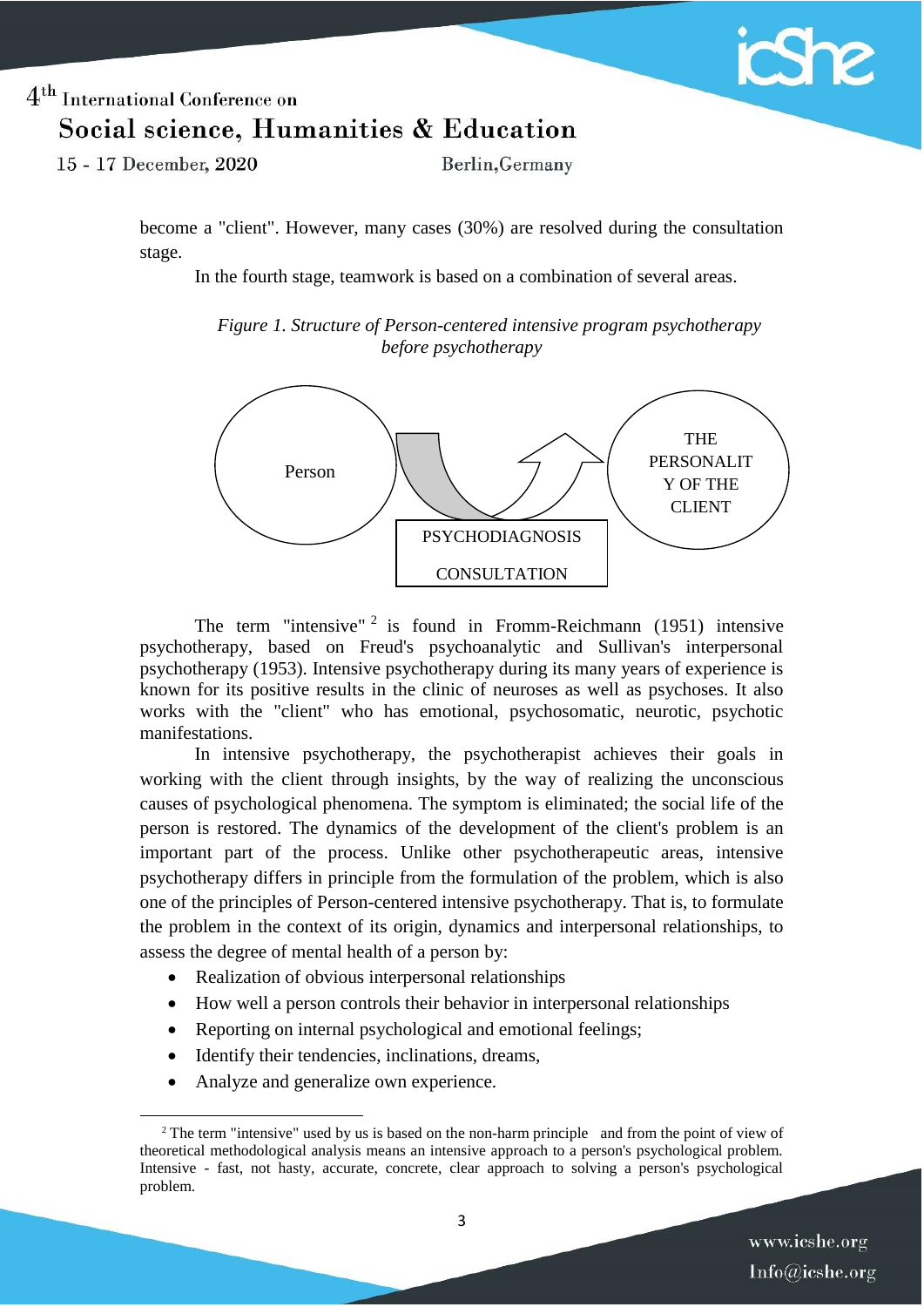

15 - 17 December, 2020

Berlin, Germany

In this way psychotherapy is viewed as an interpersonal interaction between the psychotherapist and the client. Such interpersonal interaction is not only procedural but also contextual when the client internalizes the information and the psychotherapist participates-observes.

Intensive psychotherapy works effectively with a psychiatrist when:

- • Forgotten feelings become actual
- Investigation of fears, dangers associated with forgotten emotional experiences
- Resistance analysis
- Creating an atmosphere of safety and trust when the therapist listens very attentively and interprets their memories, actual relationships.

A very important principle in this theory is the respect for the client based on the view that the client's difficulties are not very different from the therapist's difficulties. This statement by Fromm-Reichmann is closely connected to his humanistic orientation, scientific convictions, based on psychiatric facts.<sup>3</sup>

The term "program" within the Person-centered intensive psychotherapy comprises an individual Program to the person's psychological problem (Provision 11), consisting of unique person-centered intensive techniques capable of solving a number of psychological problems.

Within the framework of Person-centered intensive program psychotherapy, all categorized problems have their deadlines of solution, for example, 36 meetings for neurotic symptoms, 42 hours work with anxiety attacks /during more intensive visits/. Family psychotherapy lasts 24 meetings; by the way, the first 8 meetings with couples are implemented individually, 24 meetings for various fears in the case of child psychotherapy, 8 meetings with parents. 36 months are appointed for the children with autism spectrum disorder: meetings are held twice a week with 4 specialists and every 6 month we are organizing a discussion with the team and family.

After summarizing the results of the psychodiagnosis, the relevant specialist begins work on a pre-determined therapeutic program (Person-centered intensive program psychotherapy, provision 6).

The theoretical basis for a person-centered intensive program psychotherapy are following Rogerian factors

 $\overline{\phantom{a}}$ 

<sup>3</sup> B.D. Karvasarskij, Jenciklopedija psihoterapii, SPB, 2000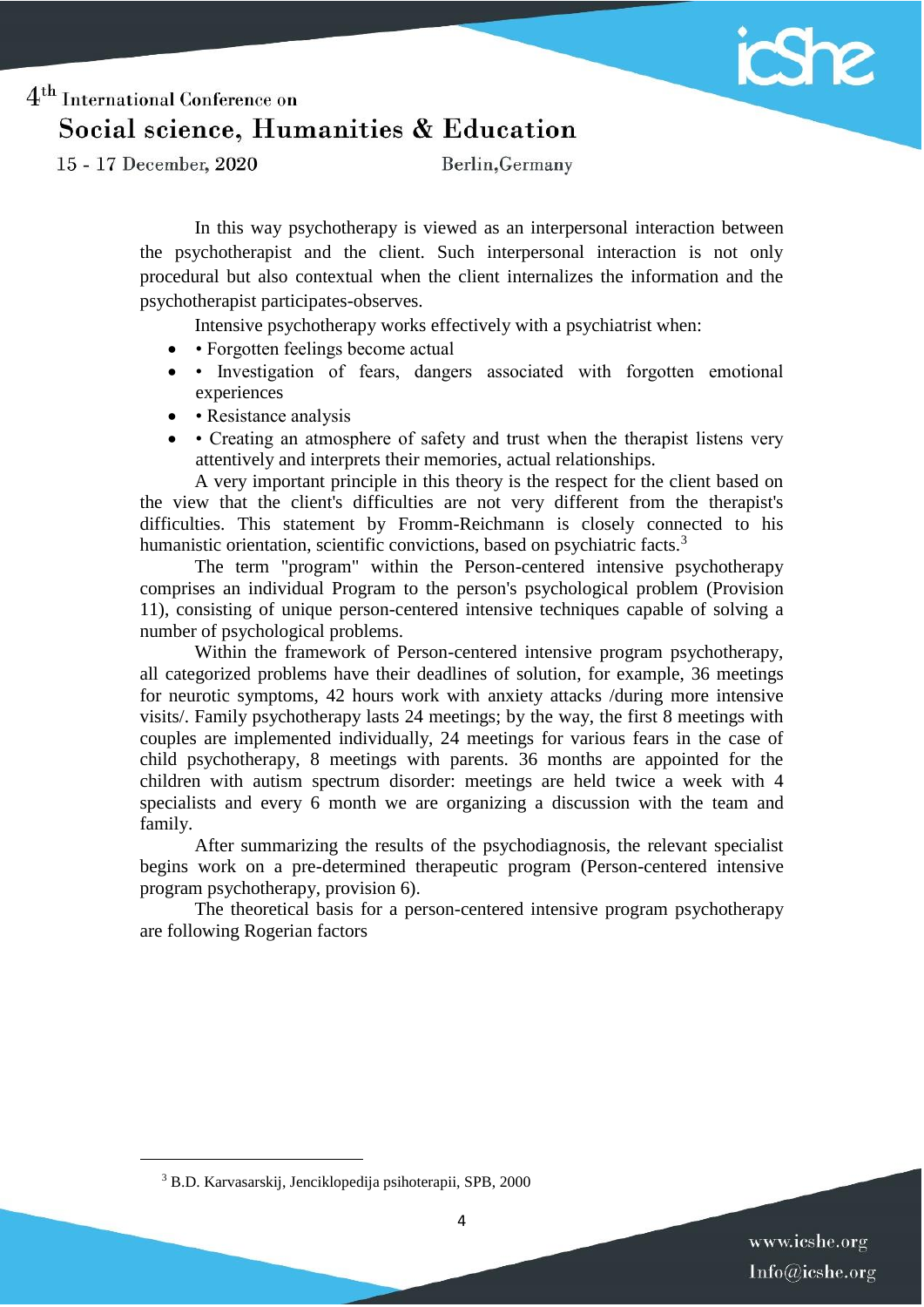

15 - 17 December, 2020

 $\overline{a}$ 

Berlin, Germany

- 1. **Therapist-Client Psychological Contact:** This first condition simply states that a relationship between therapist and client must exist in order for the client to achieve positive personal change. The following five factors are characteristics of the therapist-client relationship, and they may vary by degree.
- 2. **Client Incongruence or Vulnerability:** A discrepancy between the client's self-image and actual experience leaves him or her vulnerable to fears and anxieties. The client is often unaware of the incongruence.
- 3. **Therapist Congruence or Genuineness:** The therapist should be self-aware, genuine, and congruent. This does not imply that the therapist be a picture of perfection, but that he or she be true to him- or herself within the therapeutic relationship.
- 4. **Therapist Unconditional Positive Regard (UPR):** The clients' experiences, positive or negative, should be accepted by the therapist without any conditions or judgment. In this way, the client can share experiences without fear of being judged.
- 5. **Therapist Empathy:** The therapist demonstrates empathic understanding of the clients' experiences and recognizes emotional experiences without getting emotionally involved.
- 6. **Client Perception:** To some degree, the client perceives the therapist's unconditional positive regard and empathic understanding. This is communicated through the words and behaviors of the therapist.

As to the deadlines, the basis for solving different problems have been A. Beck's cognitive psychotherapy approaches<sup>4</sup>

The work from 2009-2019 is carried out by representatives of different psychological areas (psychologists, psychotherapists). In the psychological center

"Zhesture" according to the provisions of Person-centered psychotherapy<sup>5</sup> the work starts from Call center. The psychologist-specialist answers the calls with the

<sup>4</sup> *Therapy generally consists of 15-25 sessions at weekly intervals. The moderately to severely depressed patients usually require interviews on a twice-weekly basis for at least 4-5 weeks and then weekly for 10-15 weeks. We generally taper the frequency to once every 2 weeks for the last few visits and recommend "Booster therapy" after the completion of the regular course of treatment. These follow-up visits may be scheduled on a regular basis or may be left to the discretion of the patient. We have found that the average patient returns to three or four "booster" visits during the year following termination of formal therapy /*Aaron Beck, A Rush, B. Shaw, G. Emery, Cognitive therapy of depression, New York, 1979, p.6/

<sup>5</sup> **Person-centered intensive programmed psychotherapy**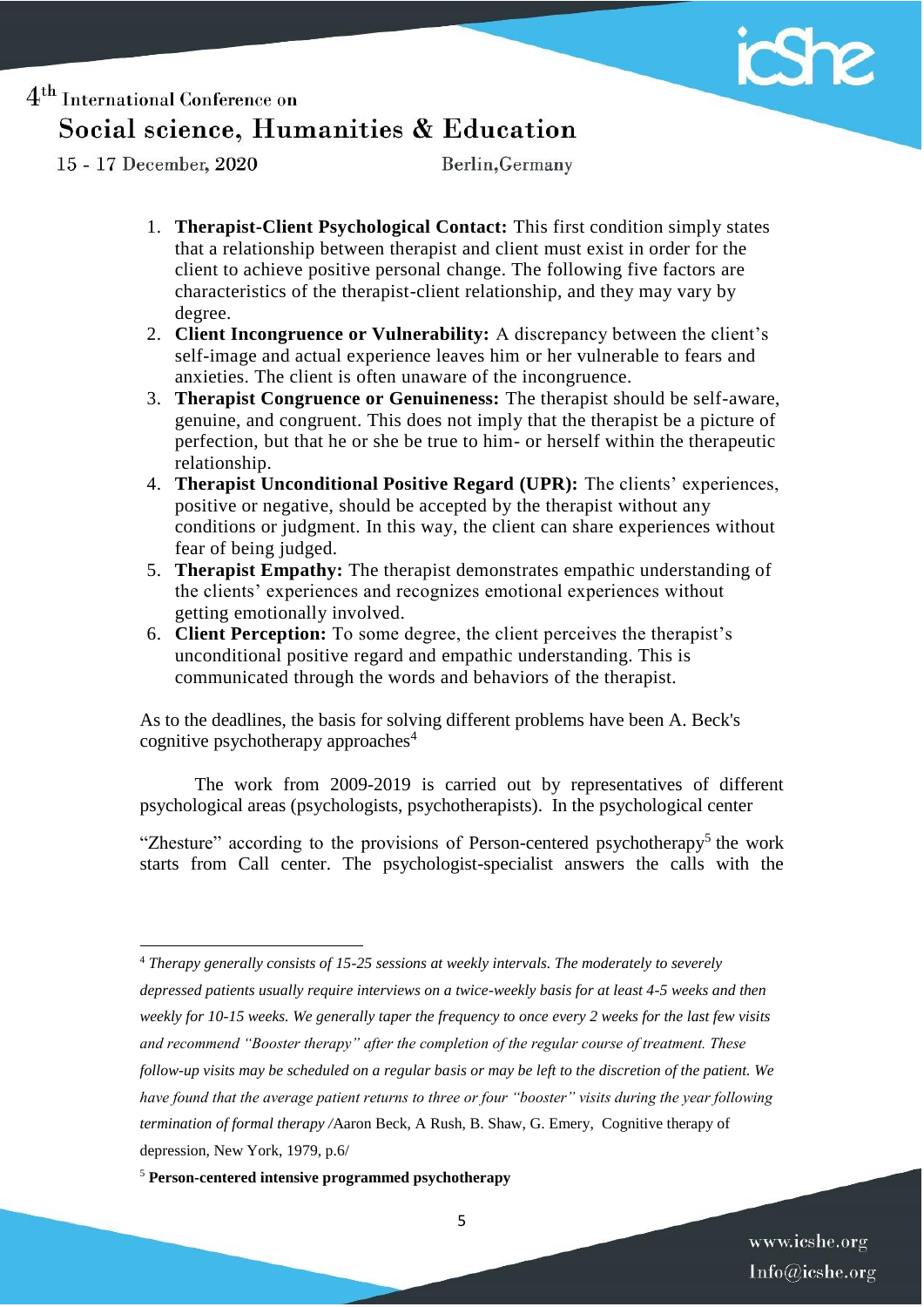

15 - 17 December, 2020

 $\overline{\phantom{a}}$ 

Berlin, Germany

1. Person-centered intensive program psychotherapy sees the essence of the person prior to becoming a visitor, emphasizing the strengths of the Armenian human character in the context of contemporary crosscultural theories, and the possibilities for their usage

2. Psychological Problems in Person-Centered Intensive Program Psychotherapy are classified based on the data of the sociological research of the archive of 2007-2020/ Appendix 1 / of the Psychological Center "Zhesture"

3. In a person-centered intensive program psychotherapy, each psychological problem is described and defined according to international standards. The term of psychotherapeutic work is set for each person (Appendix 2).

4. A work plan is drawn up and a professional team is selected for each person in person-centered intensive programmed psychotherapy.

5. Person-centered intensive program psychotherapy proceeds in a phased manner.

6. The first stage of person-centered intensive program psychotherapy begins with psycho-diagnosis by a specially designed package (Appendix 3).

7. The second stage of person-centered intensive program psychotherapy is the discussion of the results of psycho-diagnosis with the person-centered intensive program psychotherapist.

8. The results, professional team, term and amount are discussed in the Professional Council of person-centered intensive program psychotherapy.

9. Each novelty is summarized and presented in the form of a scientific article after discussing the results of psycho-diagnostics. The goal is to develop and create an optimal package of psychodiagnostics for primary but in-depth analysis of the problem, which will make person-centered intensive program psychotherapist more tailored to society's needs.

10. The third stage of person-centered intensive program psychotherapy is the beginning of the therapeutic work.

11. Person-centered intensive program psychotherapy is flexible in the individual development of psychotherapy program of each problem.

12. Person-centered intensive program psychotherapy is planned for all people without age limitation, religious and gender discrimination.

13. Person-centered intensive program psychotherapy is interdisciplinary and involves collaboration with specialists of different fields (psychiatry, neurology, sexopathology, pediatrics), which is attached in written form to the individual card of the person.

14. The applicability and effectiveness of working techniques of Person-centered intensive program psychotherapy are evaluated on the basis of individual feedback, and are discussed at the Professional Council of Person-centered intensive program psychotherapy every three months.

6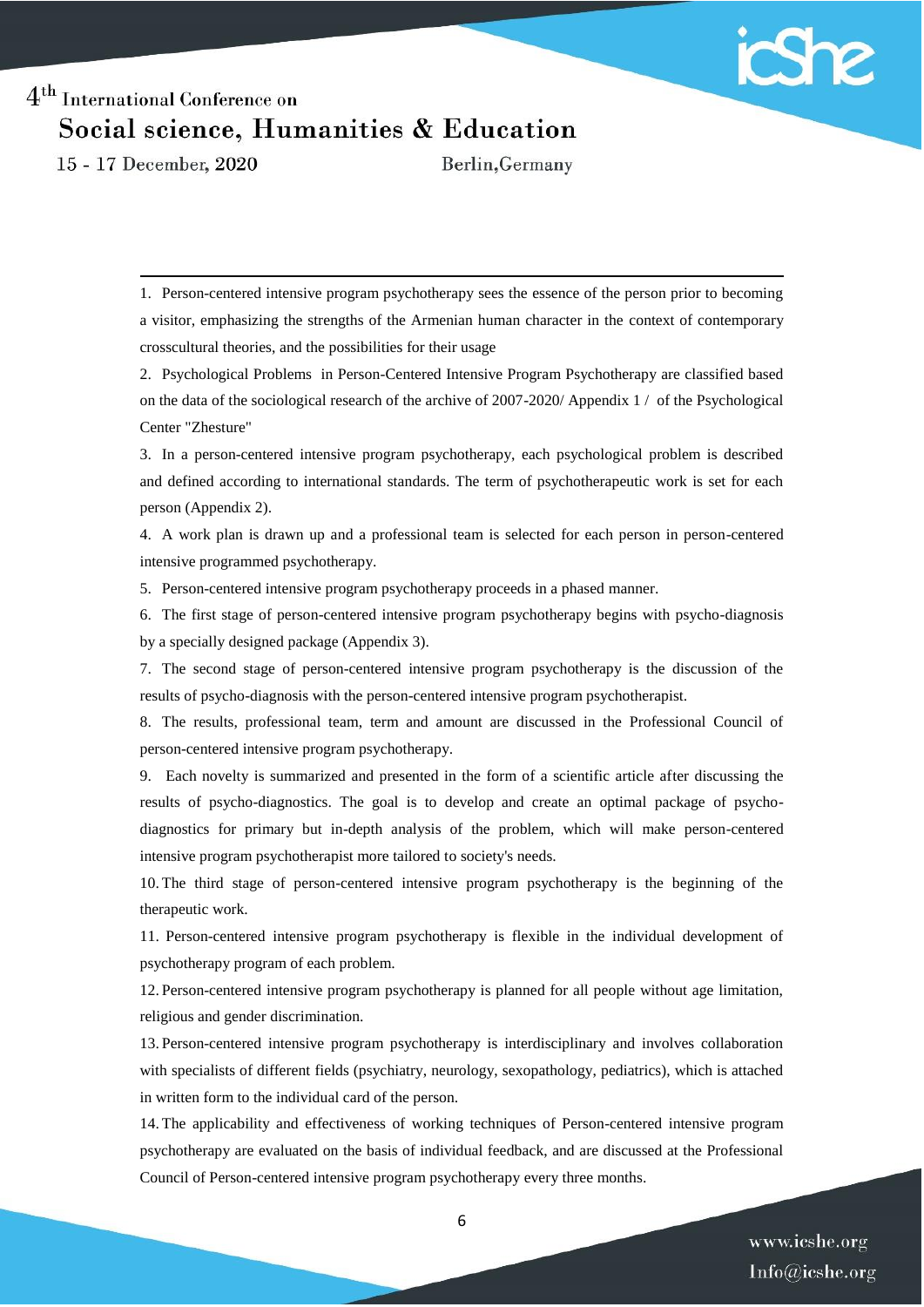

15 - 17 December, 2020

 $\overline{\phantom{a}}$ 

Berlin, Germany

following scheme: name, surname, age, what is bothering you, and appoints relevant specialist. The first visit is not a therapeutic, but a psycho-diagnostic (Lüscher, Leonhard, Projective Methods, Beck Depression Scale, Jung, Sheehan Anxiety Rating Scale (ShARS)). The methodological apparatus is based on a complaint registered at the Call Center. The team of psychologists includes representatives of cognitive, gestalt, neurolinguistic programming, Jungian, psychoanalytic, psychodrama, Rogerian, positive areas.

During abovementioned years, the psychotherapeutic work, the process, the description of each visit, the techniques used are described in our localized personal data card. The Personal data card is the following:

#### \* *The information below is protected by law and is not subject to disclosure* PERSONAL DATA CARD/for adults/r

| Name, middle name and last name —                                                                                                                                                                                                   |  |
|-------------------------------------------------------------------------------------------------------------------------------------------------------------------------------------------------------------------------------------|--|
| Age Sex                                                                                                                                                                                                                             |  |
| Passport data —                                                                                                                                                                                                                     |  |
| Marital status experiences and the material status of the status of the status of the status of the status of the status of the status of the status of the status of the status of the status of the status of the status of       |  |
|                                                                                                                                                                                                                                     |  |
| Address-                                                                                                                                                                                                                            |  |
| Phone: Cell: <u>Collision and Collision and Collision and Collision</u> and Collision and Collision and Collision and Collision and Collision and Collision and Collision and Collision and Collision and Collision and Collision a |  |
| The date of diagnostics /examination/ of the problem——                                                                                                                                                                              |  |
| The date of discussion of the results of psycho-diagnosis ——                                                                                                                                                                        |  |

#### PROBLEMS

| able |  |
|------|--|
|------|--|

| Family<br>problems        | Sticky thoughts     | Insomnia              | Low mood          |  |
|---------------------------|---------------------|-----------------------|-------------------|--|
| Personal<br>problems      | Depression          | Suspiciousness        | Aggression        |  |
| Health<br>problems        | Tension             | Emotion               | Fatigue           |  |
| Communication<br>problems | Addiction           | Lack of motivation    | Absent mindedness |  |
| Anxiety                   | Jealousy            | <b>Stress</b>         | Betrayal          |  |
| Fears                     | Low self-<br>esteem | Feeling of loneliness | Divorce           |  |

15. A person-centered intensive program psychotherapeutic course annually summarizes its research, novelty in the form of scientific articles, reports, participation in international conferences, video recording, group roundtable discussions.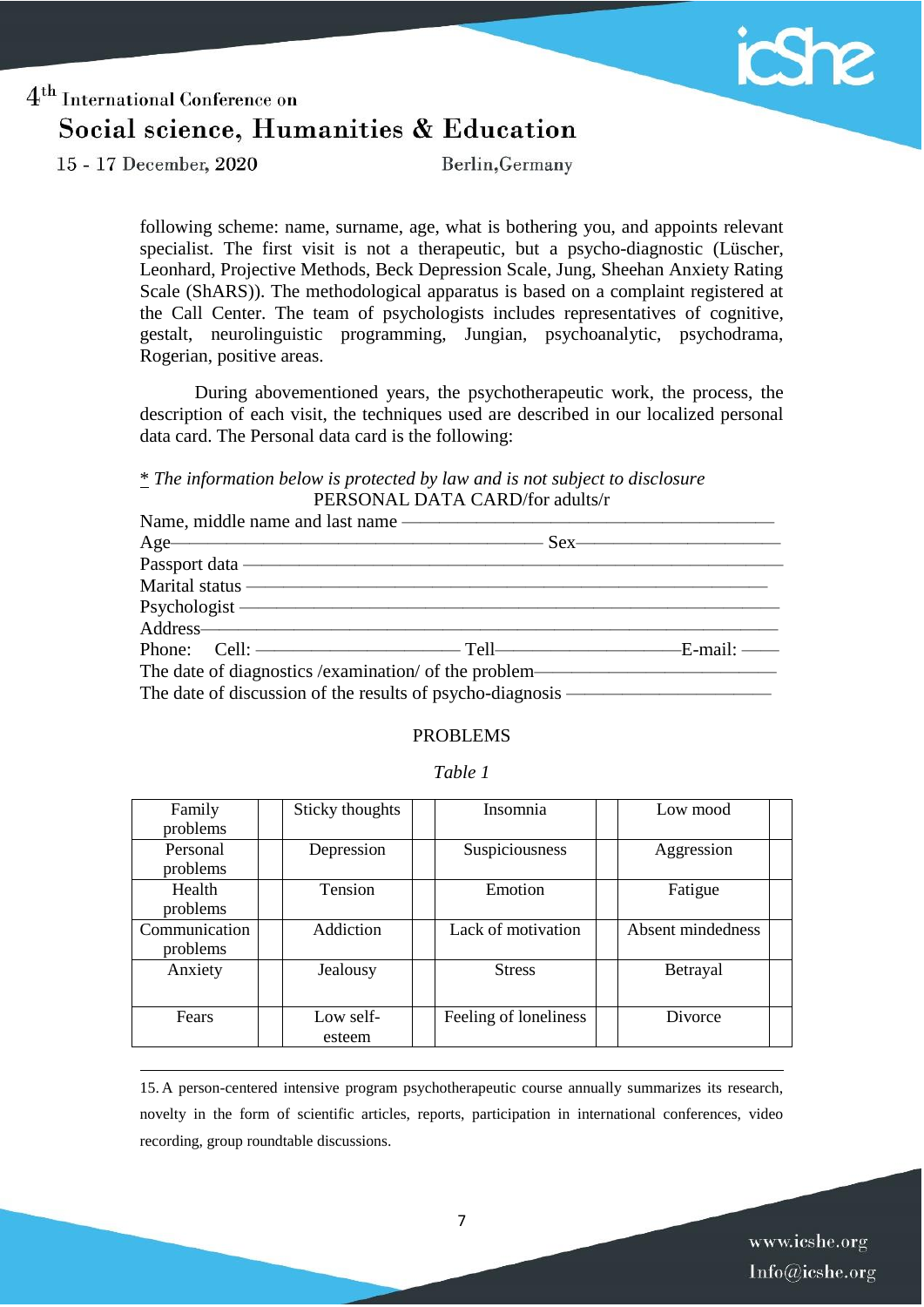

15 - 17 December, 2020

Berlin, Germany

Other problems \_\_\_\_\_\_\_\_\_\_\_\_\_\_\_\_\_\_\_\_\_\_\_\_\_\_\_\_\_\_\_\_\_ Brief Description of the Problem:

How did you find out about our center? ——————————————————

Have you visited a neurologist? —————————————————————

Have you received any medication? Has any specialist worked with your problem or have you tried to overcome it

yourself? If yes, how? —————————————————————————

Has there been any person with psychological / mental problems in your family?—— The note of the specialist of psycho-diagnostics ———————————————

 $\overline{\phantom{a}}$  , and the contract of the contract of the contract of the contract of the contract of the contract of the contract of the contract of the contract of the contract of the contract of the contract of the contrac

 $\frac{1}{\sqrt{2}}$  ,  $\frac{1}{\sqrt{2}}$  ,  $\frac{1}{\sqrt{2}}$  ,  $\frac{1}{\sqrt{2}}$  ,  $\frac{1}{\sqrt{2}}$  ,  $\frac{1}{\sqrt{2}}$  ,  $\frac{1}{\sqrt{2}}$  ,  $\frac{1}{\sqrt{2}}$  ,  $\frac{1}{\sqrt{2}}$  ,  $\frac{1}{\sqrt{2}}$  ,  $\frac{1}{\sqrt{2}}$  ,  $\frac{1}{\sqrt{2}}$  ,  $\frac{1}{\sqrt{2}}$  ,  $\frac{1}{\sqrt{2}}$  ,  $\frac{1}{\sqrt{2}}$ 

 $\frac{1}{\sqrt{2}}$  ,  $\frac{1}{\sqrt{2}}$  ,  $\frac{1}{\sqrt{2}}$  ,  $\frac{1}{\sqrt{2}}$  ,  $\frac{1}{\sqrt{2}}$  ,  $\frac{1}{\sqrt{2}}$  ,  $\frac{1}{\sqrt{2}}$  ,  $\frac{1}{\sqrt{2}}$  ,  $\frac{1}{\sqrt{2}}$  ,  $\frac{1}{\sqrt{2}}$  ,  $\frac{1}{\sqrt{2}}$  ,  $\frac{1}{\sqrt{2}}$  ,  $\frac{1}{\sqrt{2}}$  ,  $\frac{1}{\sqrt{2}}$  ,  $\frac{1}{\sqrt{2}}$ 

The appointed date ——————————————————————————

Number of weekly visits ————————————————————————

Amount———————————————————————————————

Instructions of the specialists——————————————————————

\* *The information below is protected by law and is not subject to disclosure*

PERSONAL DATA /for kids/

 $\overline{\phantom{a}}$  , and the contract of the contract of the contract of  $\overline{\phantom{a}}$ 

| Name, middle name and last name of the parent                |  |
|--------------------------------------------------------------|--|
| Name, middle name, last name and age                         |  |
|                                                              |  |
| Psychologist-                                                |  |
| Passport data of the parent —                                |  |
| Marital status of the parent —                               |  |
| Address-                                                     |  |
|                                                              |  |
|                                                              |  |
| The date of discussion of the results of psycho-diagnosis —— |  |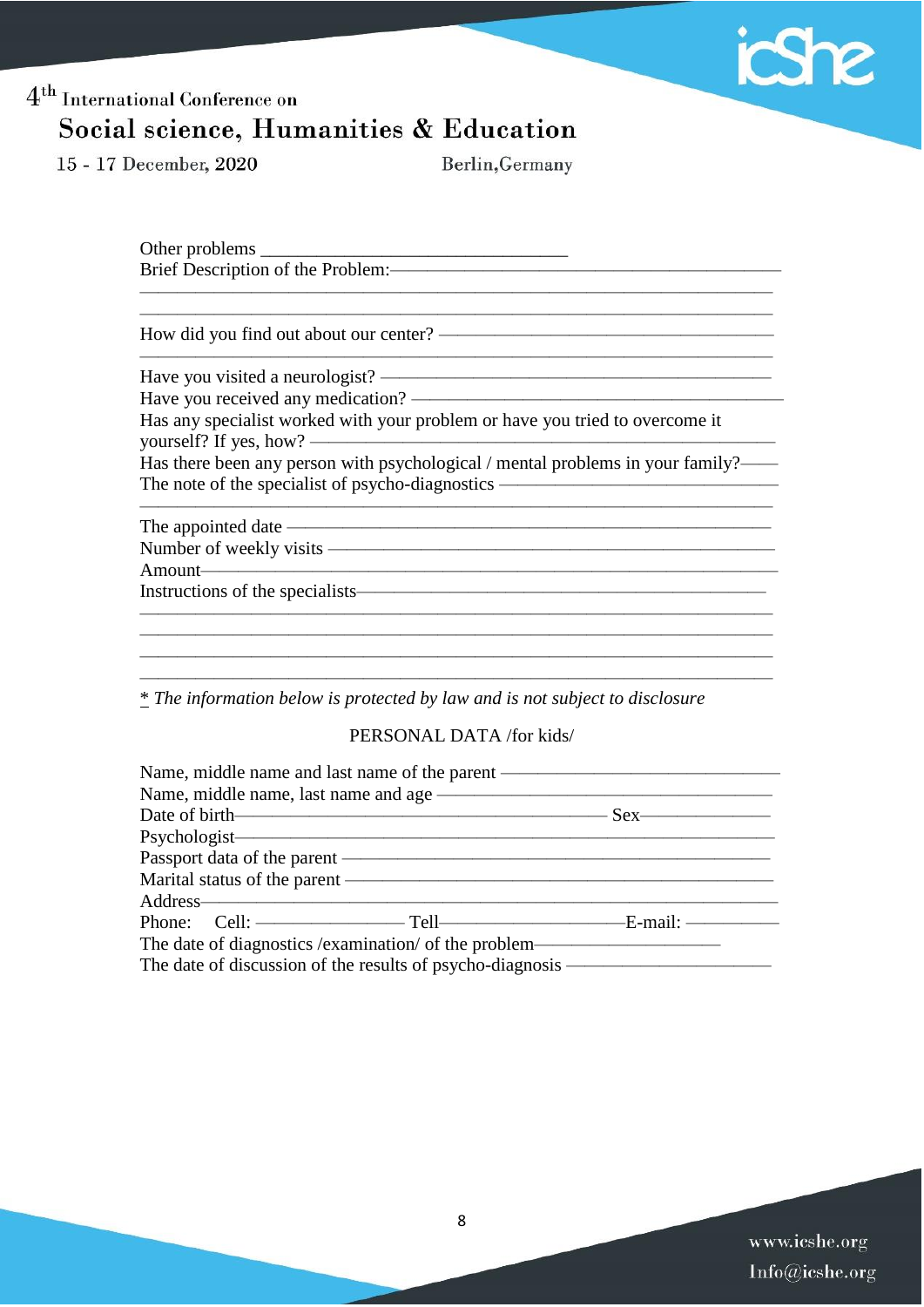

15 - 17 December, 2020

Berlin, Germany

#### PROBLEMS

#### *Table 2*

| Communication<br>problems | Nocturnal<br>enuresis | <b>Stubbornness</b>      | Sound problems                 |
|---------------------------|-----------------------|--------------------------|--------------------------------|
| Fears                     | Emotion               | Falsehood                | Hyperactivity                  |
| Depression                | <b>Stress</b>         | Autism                   | Complexes                      |
| Addiction                 | Lack of<br>motivation | Developmental<br>problem | Low mood                       |
| Low self-esteem           | Aggression            | Stuttering               | Concentrating<br>difficulty    |
| Insomnia                  | Absent<br>mindedness  | Speech delay             | Sticky thoughts<br>and actions |

Other problems

Brief Description of the Problem:

How did you find out about our center? ————————————————————

Have you visited a neurologist? —— Have you received any medication? ————————————————————

Has any specialist worked with your problem or have you tried to overcome it yourself? If yes, how?  $\equiv$ 

Has there been any person with psychological / mental problems in your family?—— Which pregnancy has it been?—————————————————————— How did the pregnancy go?

 $\frac{1}{\sqrt{2}}$  ,  $\frac{1}{\sqrt{2}}$  ,  $\frac{1}{\sqrt{2}}$  ,  $\frac{1}{\sqrt{2}}$  ,  $\frac{1}{\sqrt{2}}$  ,  $\frac{1}{\sqrt{2}}$  ,  $\frac{1}{\sqrt{2}}$  ,  $\frac{1}{\sqrt{2}}$  ,  $\frac{1}{\sqrt{2}}$  ,  $\frac{1}{\sqrt{2}}$  ,  $\frac{1}{\sqrt{2}}$  ,  $\frac{1}{\sqrt{2}}$  ,  $\frac{1}{\sqrt{2}}$  ,  $\frac{1}{\sqrt{2}}$  ,  $\frac{1}{\sqrt{2}}$ 

 $\overline{\phantom{a}}$  , and the contract of the contract of the contract of the contract of the contract of the contract of the contract of the contract of the contract of the contract of the contract of the contract of the contrac

 $\frac{1}{\sqrt{2}}$  ,  $\frac{1}{\sqrt{2}}$  ,  $\frac{1}{\sqrt{2}}$  ,  $\frac{1}{\sqrt{2}}$  ,  $\frac{1}{\sqrt{2}}$  ,  $\frac{1}{\sqrt{2}}$  ,  $\frac{1}{\sqrt{2}}$  ,  $\frac{1}{\sqrt{2}}$  ,  $\frac{1}{\sqrt{2}}$  ,  $\frac{1}{\sqrt{2}}$  ,  $\frac{1}{\sqrt{2}}$  ,  $\frac{1}{\sqrt{2}}$  ,  $\frac{1}{\sqrt{2}}$  ,  $\frac{1}{\sqrt{2}}$  ,  $\frac{1}{\sqrt{2}}$ 

 $\frac{1}{\sqrt{2}}$  ,  $\frac{1}{\sqrt{2}}$  ,  $\frac{1}{\sqrt{2}}$  ,  $\frac{1}{\sqrt{2}}$  ,  $\frac{1}{\sqrt{2}}$  ,  $\frac{1}{\sqrt{2}}$  ,  $\frac{1}{\sqrt{2}}$  ,  $\frac{1}{\sqrt{2}}$  ,  $\frac{1}{\sqrt{2}}$  ,  $\frac{1}{\sqrt{2}}$  ,  $\frac{1}{\sqrt{2}}$  ,  $\frac{1}{\sqrt{2}}$  ,  $\frac{1}{\sqrt{2}}$  ,  $\frac{1}{\sqrt{2}}$  ,  $\frac{1}{\sqrt{2}}$ 

What diseases did the child get? —————————————————————

What traumas did the child have? ————————————————————

What institutions has the child attended / attends and for how long? ————————————

Are there disagreements with family members regarding child education? —————

Genetic diseases ———————————————————————————

The note of the specialist of psycho-diagnostics————————————————————————————————

The appointed date ——————————————————————————

Number of weekly visits ————————————————————————

9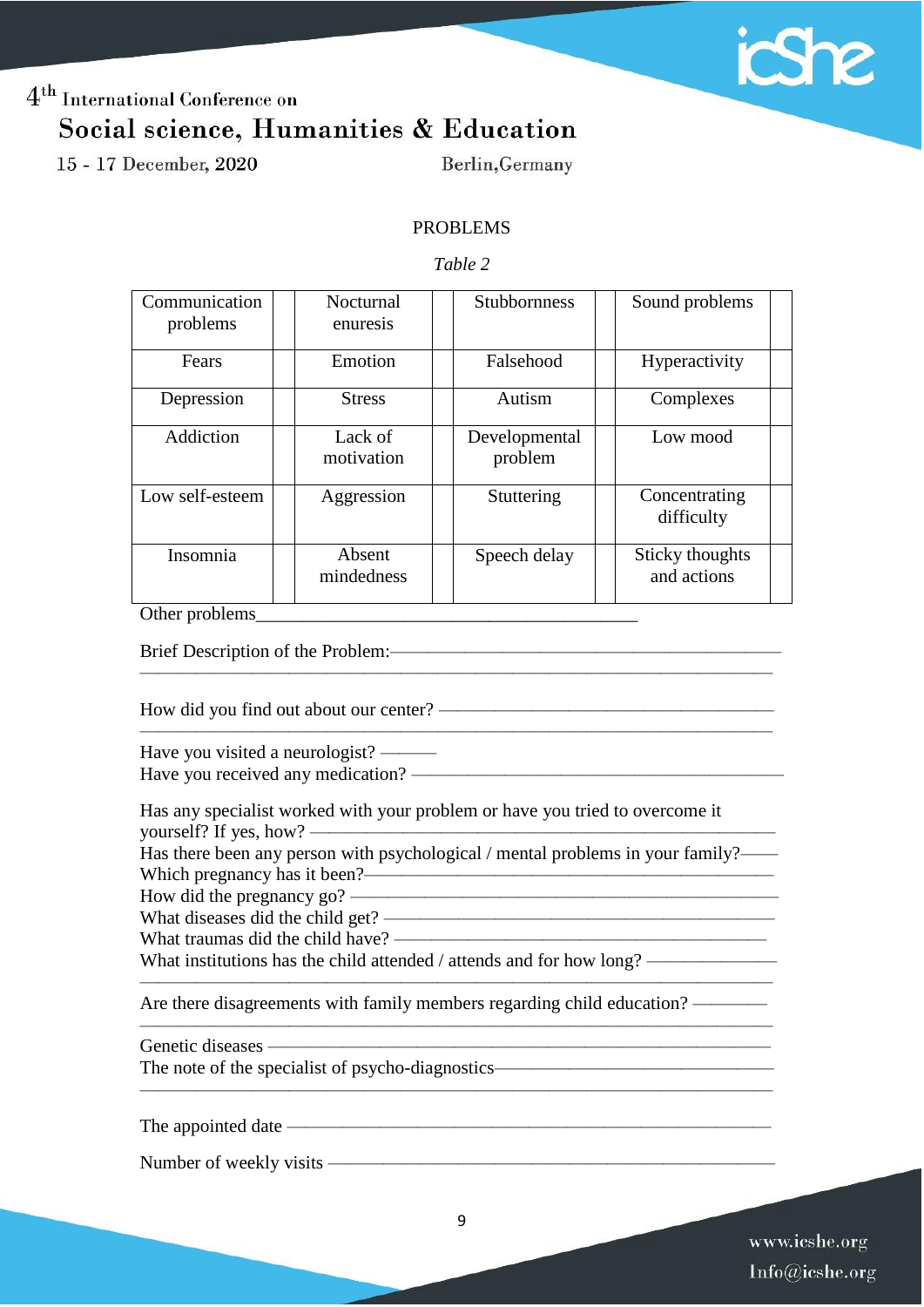

# 4<sup>th</sup> International Conference on Social science, Humanities & Education 15 - 17 December, 2020 Berlin, Germany Amount ———— Instructions of the specialists ——————————————————————  $\frac{1}{\sqrt{2}}$  ,  $\frac{1}{\sqrt{2}}$  ,  $\frac{1}{\sqrt{2}}$  ,  $\frac{1}{\sqrt{2}}$  ,  $\frac{1}{\sqrt{2}}$  ,  $\frac{1}{\sqrt{2}}$  ,  $\frac{1}{\sqrt{2}}$  ,  $\frac{1}{\sqrt{2}}$  ,  $\frac{1}{\sqrt{2}}$  ,  $\frac{1}{\sqrt{2}}$  ,  $\frac{1}{\sqrt{2}}$  ,  $\frac{1}{\sqrt{2}}$  ,  $\frac{1}{\sqrt{2}}$  ,  $\frac{1}{\sqrt{2}}$  ,  $\frac{1}{\sqrt{2}}$  $\frac{1}{\sqrt{2}}$  ,  $\frac{1}{\sqrt{2}}$  ,  $\frac{1}{\sqrt{2}}$  ,  $\frac{1}{\sqrt{2}}$  ,  $\frac{1}{\sqrt{2}}$  ,  $\frac{1}{\sqrt{2}}$  ,  $\frac{1}{\sqrt{2}}$  ,  $\frac{1}{\sqrt{2}}$  ,  $\frac{1}{\sqrt{2}}$  ,  $\frac{1}{\sqrt{2}}$  ,  $\frac{1}{\sqrt{2}}$  ,  $\frac{1}{\sqrt{2}}$  ,  $\frac{1}{\sqrt{2}}$  ,  $\frac{1}{\sqrt{2}}$  ,  $\frac{1}{\sqrt{2}}$  $\frac{1}{\sqrt{2}}$  ,  $\frac{1}{\sqrt{2}}$  ,  $\frac{1}{\sqrt{2}}$  ,  $\frac{1}{\sqrt{2}}$  ,  $\frac{1}{\sqrt{2}}$  ,  $\frac{1}{\sqrt{2}}$  ,  $\frac{1}{\sqrt{2}}$  ,  $\frac{1}{\sqrt{2}}$  ,  $\frac{1}{\sqrt{2}}$  ,  $\frac{1}{\sqrt{2}}$  ,  $\frac{1}{\sqrt{2}}$  ,  $\frac{1}{\sqrt{2}}$  ,  $\frac{1}{\sqrt{2}}$  ,  $\frac{1}{\sqrt{2}}$  ,  $\frac{1}{\sqrt{2}}$ Complaint Date: the end of therapeutic visits. Notes——————————————————  $\frac{1}{\sqrt{2}}$  ,  $\frac{1}{\sqrt{2}}$  ,  $\frac{1}{\sqrt{2}}$  ,  $\frac{1}{\sqrt{2}}$  ,  $\frac{1}{\sqrt{2}}$  ,  $\frac{1}{\sqrt{2}}$  ,  $\frac{1}{\sqrt{2}}$  ,  $\frac{1}{\sqrt{2}}$  ,  $\frac{1}{\sqrt{2}}$  ,  $\frac{1}{\sqrt{2}}$  ,  $\frac{1}{\sqrt{2}}$  ,  $\frac{1}{\sqrt{2}}$  ,  $\frac{1}{\sqrt{2}}$  ,  $\frac{1}{\sqrt{2}}$  ,  $\frac{1}{\sqrt{2}}$ Other problems found during therapeutic visits——————————————— Work done to overcome the existing problems————  $\frac{1}{\sqrt{2}}$  ,  $\frac{1}{\sqrt{2}}$  ,  $\frac{1}{\sqrt{2}}$  ,  $\frac{1}{\sqrt{2}}$  ,  $\frac{1}{\sqrt{2}}$  ,  $\frac{1}{\sqrt{2}}$  ,  $\frac{1}{\sqrt{2}}$  ,  $\frac{1}{\sqrt{2}}$  ,  $\frac{1}{\sqrt{2}}$  ,  $\frac{1}{\sqrt{2}}$  ,  $\frac{1}{\sqrt{2}}$  ,  $\frac{1}{\sqrt{2}}$  ,  $\frac{1}{\sqrt{2}}$  ,  $\frac{1}{\sqrt{2}}$  ,  $\frac{1}{\sqrt{2}}$ The first therapeutic visit —————— The total number of visits ————————————, attended — Pause for therapeutic visits —————————————— Amount paid ——————————————————— The end of therapeutic visits ———————————————————— Amount paid ———————————————————— The first therapeutic visit: Date: ————  $\frac{1}{\sqrt{2}}$  ,  $\frac{1}{\sqrt{2}}$  ,  $\frac{1}{\sqrt{2}}$  ,  $\frac{1}{\sqrt{2}}$  ,  $\frac{1}{\sqrt{2}}$  ,  $\frac{1}{\sqrt{2}}$  ,  $\frac{1}{\sqrt{2}}$  ,  $\frac{1}{\sqrt{2}}$  ,  $\frac{1}{\sqrt{2}}$  ,  $\frac{1}{\sqrt{2}}$  ,  $\frac{1}{\sqrt{2}}$  ,  $\frac{1}{\sqrt{2}}$  ,  $\frac{1}{\sqrt{2}}$  ,  $\frac{1}{\sqrt{2}}$  ,  $\frac{1}{\sqrt{2}}$ The second therapeutic visit: Date: ————————————————————  $\frac{1}{\sqrt{2}}$  ,  $\frac{1}{\sqrt{2}}$  ,  $\frac{1}{\sqrt{2}}$  ,  $\frac{1}{\sqrt{2}}$  ,  $\frac{1}{\sqrt{2}}$  ,  $\frac{1}{\sqrt{2}}$  ,  $\frac{1}{\sqrt{2}}$  ,  $\frac{1}{\sqrt{2}}$  ,  $\frac{1}{\sqrt{2}}$  ,  $\frac{1}{\sqrt{2}}$  ,  $\frac{1}{\sqrt{2}}$  ,  $\frac{1}{\sqrt{2}}$  ,  $\frac{1}{\sqrt{2}}$  ,  $\frac{1}{\sqrt{2}}$  ,  $\frac{1}{\sqrt{2}}$ The third therapeutic visit: Date: ————————————————————— The fourth therapeutic visit: Date: ———————————————————— The fifth therapeutic visit: Date: ———————————————————— The sixth therapeutic visit: Date: ————————————————————— The seventh therapeutic visit: Date:  $-$ The eighth therapeutic visit: Date: —— The end of therapeutic visits. Notes———————————————————— Feedback—

www.icshe.org  $Info@icshe.org$ 

10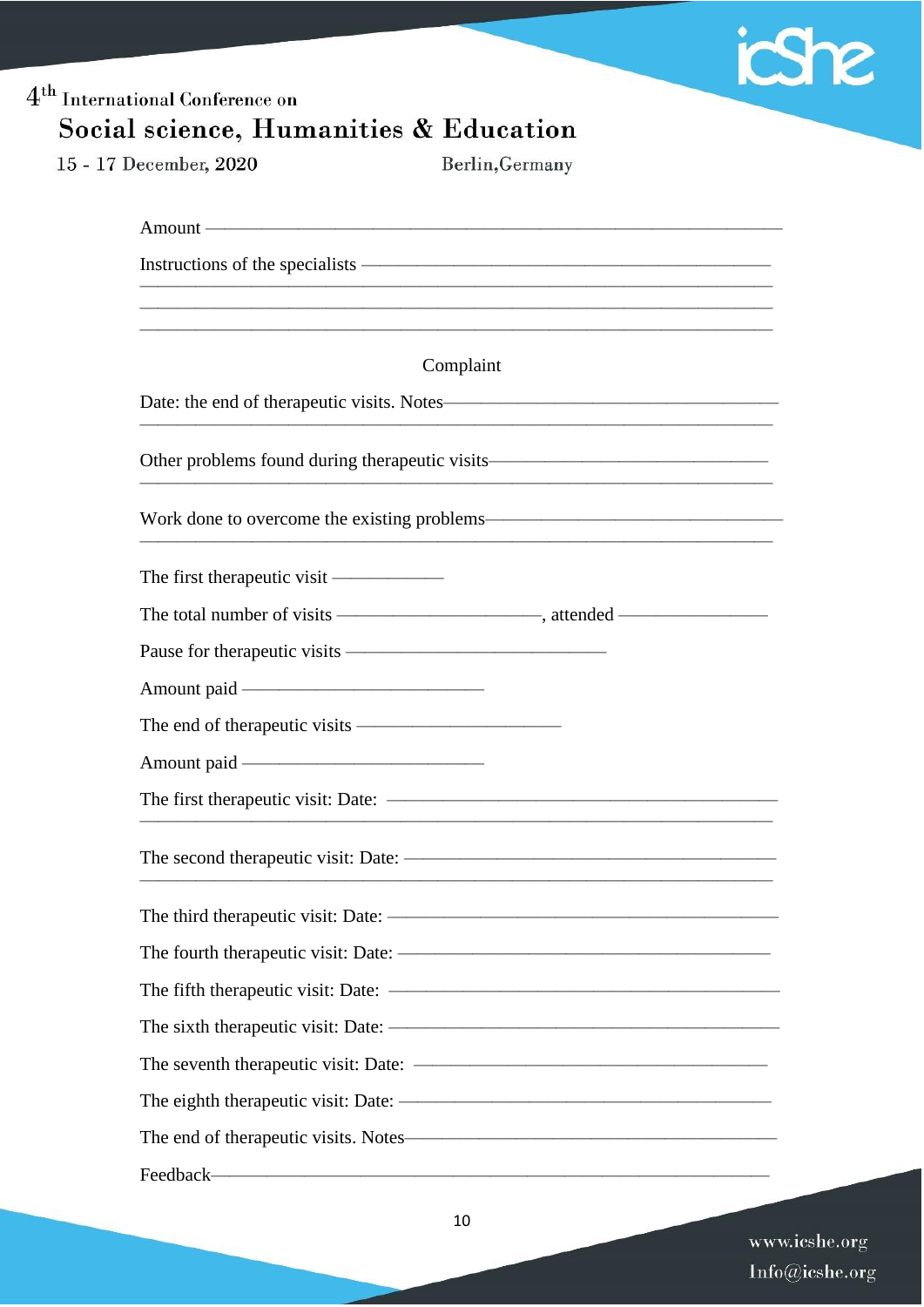

15 - 17 December, 2020

Berlin, Germany

There are points in the Personal Data Card where the psychotherapist writes separately about insights, changes in the therapeutic plan, and the last point in the Personal Data Card is the feedback to the specialist.

This eclectic, coordinated approach which we have developed we have called Person-Centered Intensive Program Psychotherapy. After every 8 visits, the client writes a summary. The psychological problems listed in the presented statistics were written by people on their first visit to the relevant section of the personal Card.



*Figure 2: Summarized data of the statistics*

Below is a list of the psychological problems we have been working on since 2009.

|  | Table 3. List of psychological problems identified for adults in $2009-2019/n=950/$ |
|--|-------------------------------------------------------------------------------------|
|  |                                                                                     |

| Family<br>problems        | Sticky thoughts     | Insomnia              | Low mood          |
|---------------------------|---------------------|-----------------------|-------------------|
| Personal<br>problems      | Depression          | Suspiciousness        | Aggression        |
| Health<br>problems        | Tension             | Emotionality          | Fatigue           |
| Communication<br>problems | Addiction           | Lack of motivation    | Absent mindedness |
| Anxiety                   | Jealousy            | <b>Stress</b>         | Betrayal          |
| Fears                     | Low self-<br>esteem | Feeling of loneliness | Divorce           |

www.icshe.org Info@icshe.org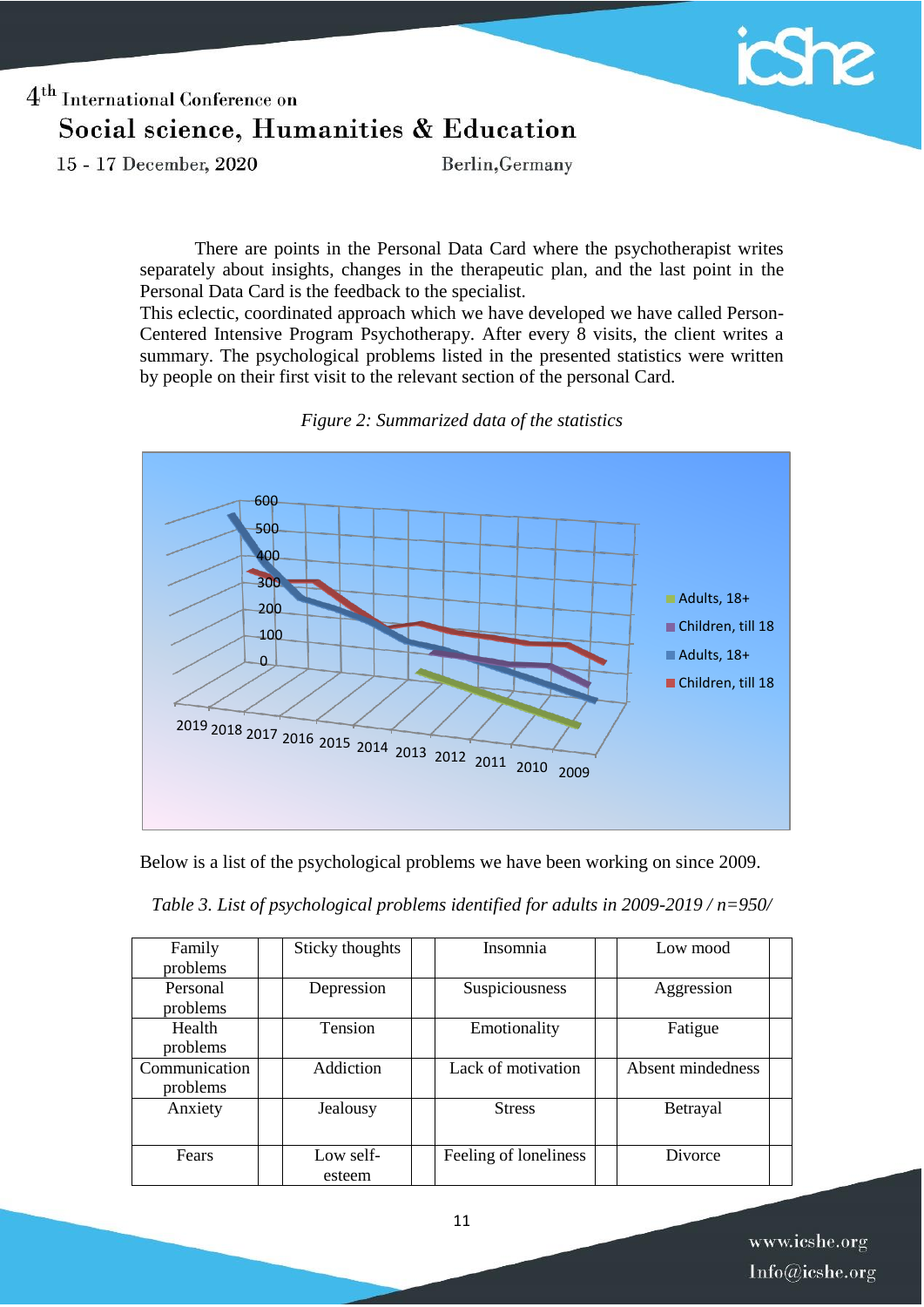

15 - 17 December, 2020

Berlin, Germany

| Communication | Nocturnal     | <b>Stubbornness</b> | Sound problems  |
|---------------|---------------|---------------------|-----------------|
| problems      | enuresis      |                     |                 |
| Fears         | Emotionality  | Falsehood           | Hyperactivity   |
| Depression    | <b>Stress</b> | Autism              | Complexes       |
| Addiction     | Lack of       | Developmental       | Low mood        |
|               | motivation    | problem             |                 |
| Low self-     | Aggression    | Stuttering          | Concentrating   |
| esteem        |               |                     | difficulty      |
| Insomnia      | Absent        | Speech delay        | Sticky thoughts |
|               | mindedness    |                     | and actions     |

*Table 4. List of child Psychological Problems Complemented by Statistics at Psychological Center "Zhesture" in 2009-2019 / n=950/*

The statistics clearly shows this pattern:  $n = 950$ , 534 of which are women and 413 are men. Throughout the year, the center has been visited by 21 couples (30-50 years old), 364 clients under 18 and 586 adults. For both adults and children, "fear" as a problem comes first.

n586=n 128 Fears

n364= n101 Fears

Next in line are "anxiety" complaints - 67, "I am tensed" - 64, "I am depressed" - 45, "sticky thoughts" - 40. Children have such a dynamic. Aggression -  $n = 100$ , communication problem -  $n = 41$ , stubborn -  $n = 32$ . By the way, children's problems are mentioned by parents, which is confirmed or denied as a result of psychodiagnosis. In the context of widespread information (psychological articles, films, TV programs) over the past 10 years, statistics have changed not only the types of applicants but also the types of problems.

*Table 5*

| $n=210$ | $n=290$ | $n=311$ | $n=350$ | $n=385$ | $n=421$ | $n=448$ | $n=552$ | $n=654$ | $n=752$                                                                                             | $n=950$ |
|---------|---------|---------|---------|---------|---------|---------|---------|---------|-----------------------------------------------------------------------------------------------------|---------|
| $nA=60$ | $nA=90$ | $nA=12$ | $nA=15$ | $nA=18$ | $nA=19$ | $nA=25$ | $nA=28$ | $nA=31$ | $nA=419$                                                                                            | $nA=58$ |
|         |         |         |         |         |         |         |         |         |                                                                                                     |         |
|         |         |         |         |         |         |         |         |         | $nCh=15$ $nCh=20$ $nCh=19$ $nCh=20$ $nCh=20$ $nCh=22$ $nCh=19$ $nCh=26$ $nCh=34$ $nCh=333$ $nCh=36$ |         |
|         |         |         |         |         |         |         |         |         |                                                                                                     |         |
| 2009    | 2010    | 2011    | 2012    | 2013    | 2014    | 2015    | 2016    | 2017    | 2018                                                                                                | 2019    |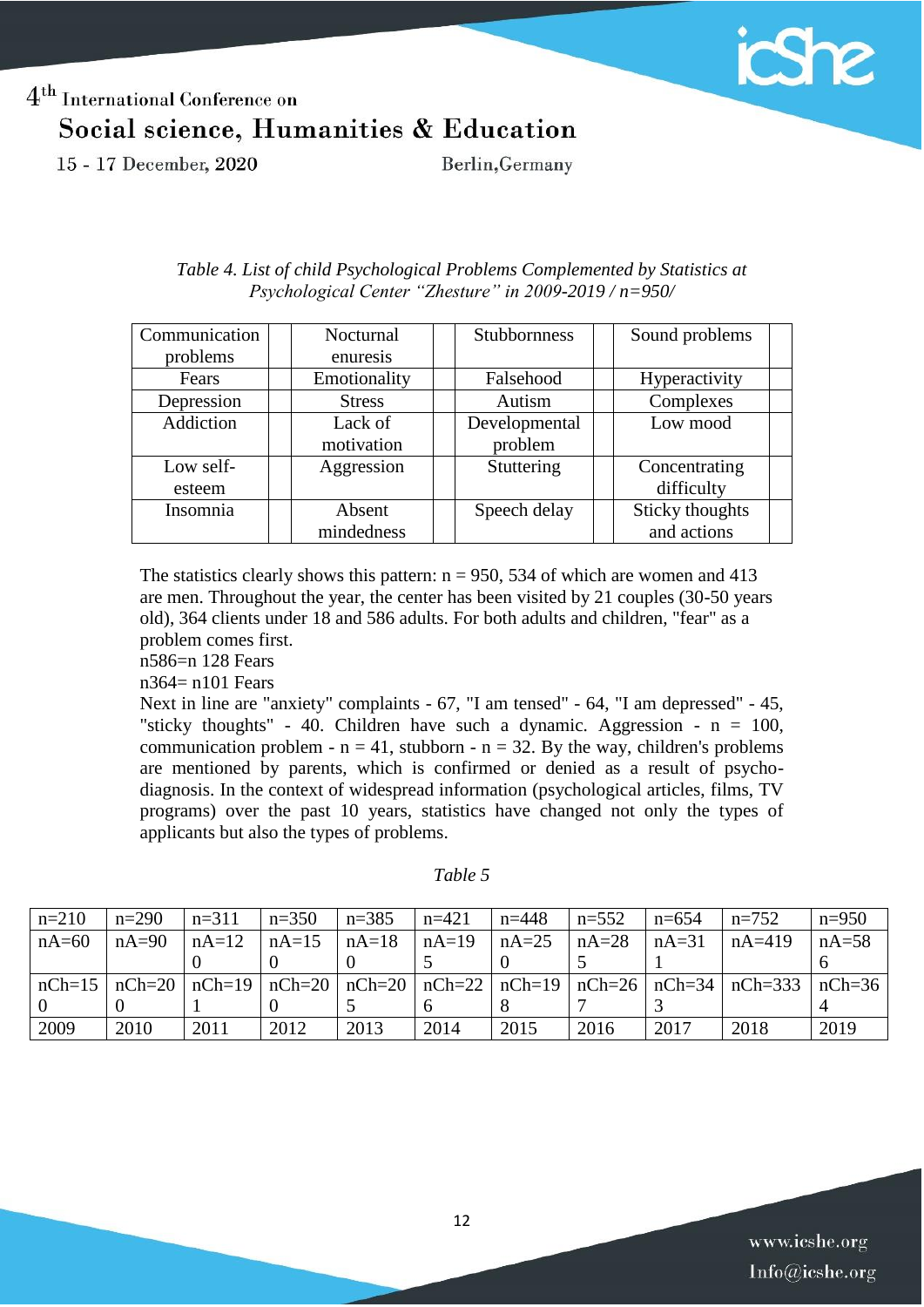

15 - 17 December, 2020

Berlin, Germany

According to the psychological problems

*Table 6*

| Adults                    | Family problems | problems<br>Personal | Communication<br>problems | self-esteem<br>Low | Addictions | Suspiciousness,<br>Jealousy | Depression                | Aggression<br>Tension, | Sticky thoughts          | Anxiety                           | Fears |
|---------------------------|-----------------|----------------------|---------------------------|--------------------|------------|-----------------------------|---------------------------|------------------------|--------------------------|-----------------------------------|-------|
| Children                  | Stubbornness    | Aggressions          | Depression                | Falsehood          | Complexes  | Emotionality                | Low stress-<br>resistance | motivation<br>ack of   | self-esteem<br><b>NO</b> | from<br>the computer<br>Addiction | Fears |
| According<br>to the dates | 2009            | 2010                 | 2011                      | 2012               | 2013       | 2014                        | 2015                      | 2016                   | 2017                     | 2018                              | 2019  |

#### **The presentation of the case**

It is also important to address the therapeutic process in the context of intensive programmed psychotherapy. Here is one case from family psychotherapy involving spouses, then children. The family is 15 years old, have two sons, live in Yerevan city in their apartment.

They visited to the psychological center "Zhesture" in June 2019 by the following complaint:

Husband- The client is quite tensed, has severe headaches. He mentions that he has been restless for a long time, lost his father at an early age, created everything from nothing, but his suspicion and tension do not calm him down, he doesn't feel better from anything. Two years ago he gained hepatitis C from the hospital after operating glands, now he has been cured, but neurosis deepened. He is aggressive, anxious, restless. He used afobazole and non-stress (the wife mentioned it).

Wife- She had one miscarriage after getting married. The first child was born three years later and now they have two children. Her husband is jealous and suspicious, has not let her work. His father died a year ago, after that his condition worsened. He uses non-stress and afobazole. She is more worried about her husband's condition.

The family psycho-diagnostic package, which includes the "Draw Your Family, Wiesbaden questionnaire", showed that their compatibility is high, but the husband is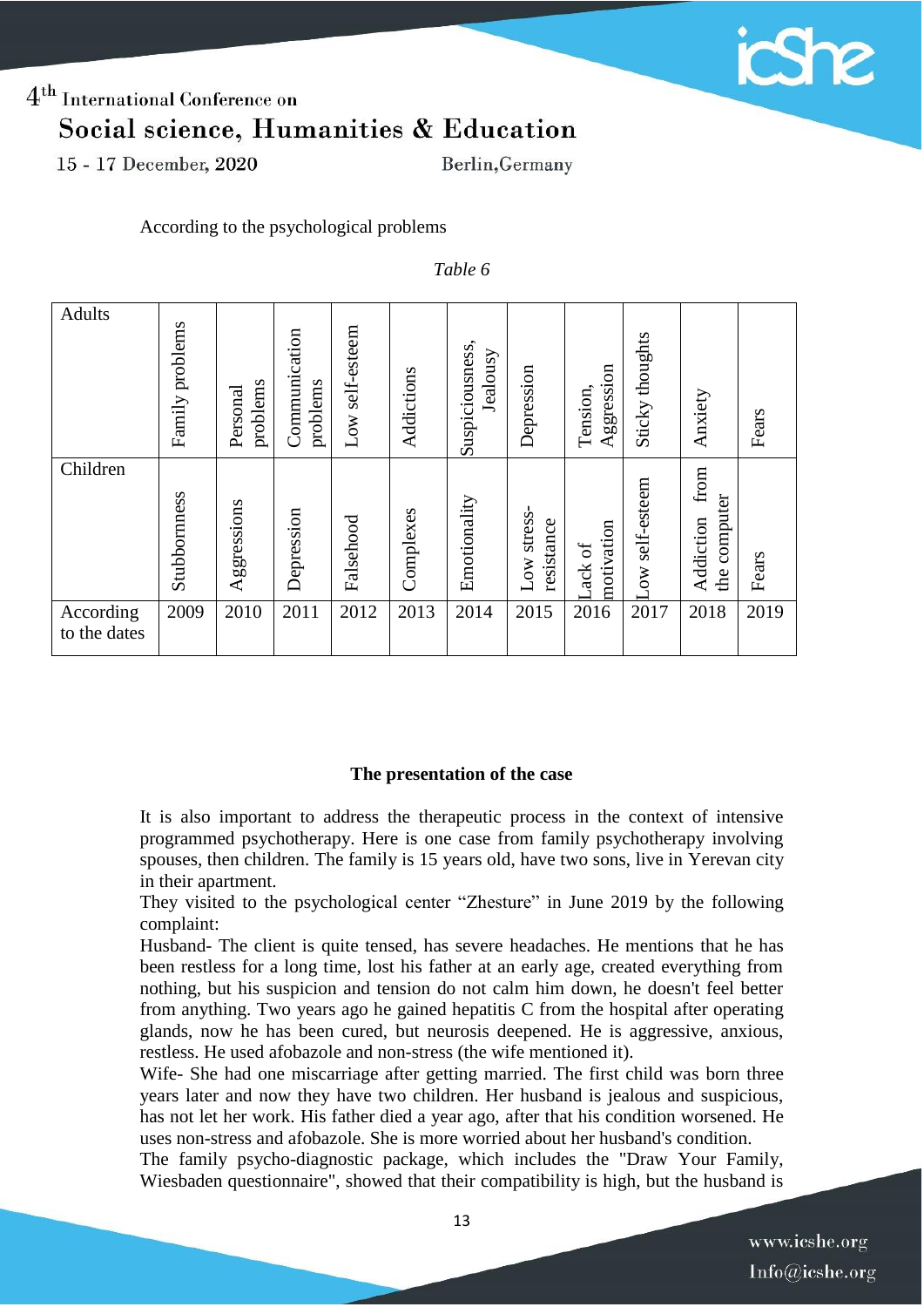

15 - 17 December, 2020

Berlin, Germany

overtensed, and the wife has psychosomatic problems. Intensive Program Psychotherapy-Family Psychotherapy /M. Bowen/ neuromuscular reflexotherapy, was appointed for 6 months-twice a week. During the course, a genogram was performed, which revealed that husband has deep psychological traumas and complexes associated with losing his father at an early age.

After four visits to the correction of gender-role problems, the woman's psychosomatic problems (headache, weakness in the limbs) have been also resolved.

Subsequently, the couple reported a problem with the elder boy. The boy / 13 years old / has been examined with Teenage Package / Projective Methods, Lüscher /. The result of the psycho-diagnosis showed that the child had a behavioral problem (is getting excited, is being aggressive, also beats his brother).

The child went to the child psychologist for 4 visits, and the parents started working with a parenting specialist within intensive program psychotherapy, and we had not stopped the neuromuscular reflexotherapy. By the way, they overcame family psychotherapy in two months instead of 6 months. The boy had a behavioral identification with his father, and since his father was calm, overcoming his complexes, they gained effective communication in the family as a result of parenting.

The mentioned case is also the best intensive and effective one which was overcome through the intensive program psychotherapy. In the 21st Century, when we do not have time, we are involved in gadgets, do not communicate with relatives, our school of psychology offers Person-Centered Intensive Program Psychotherapy.

### **Conclusion**

Summarizing 10 years of experience, analyzing well-known theorists, therapeutic areas, well-known techniques, we have presented a new theoretical conceptualization that includes specific, intensive and psychotherapeutic techniques for the plan of each case. Especially in the case of anxiety attacks, the intensity of visits and anxiety reducing techniques have great importance for resolving the problem. In our program, any neurotic symptom, a psychosomatic manifestation, requires an individual approach, an analysis of the causality of the problem, realizing the cause, a dialogue with the body. Solving family problems within a person-centered intensive psychotherapy program concludes with the drawing clear personal areas, developing a team and collaborative family scenario. Experience has shown that the deadlines developed by our approach always needs to be reduced, that is to say, sniper work reduces the recurrence of symptoms.

> www.icshe.org Info@icshe.org